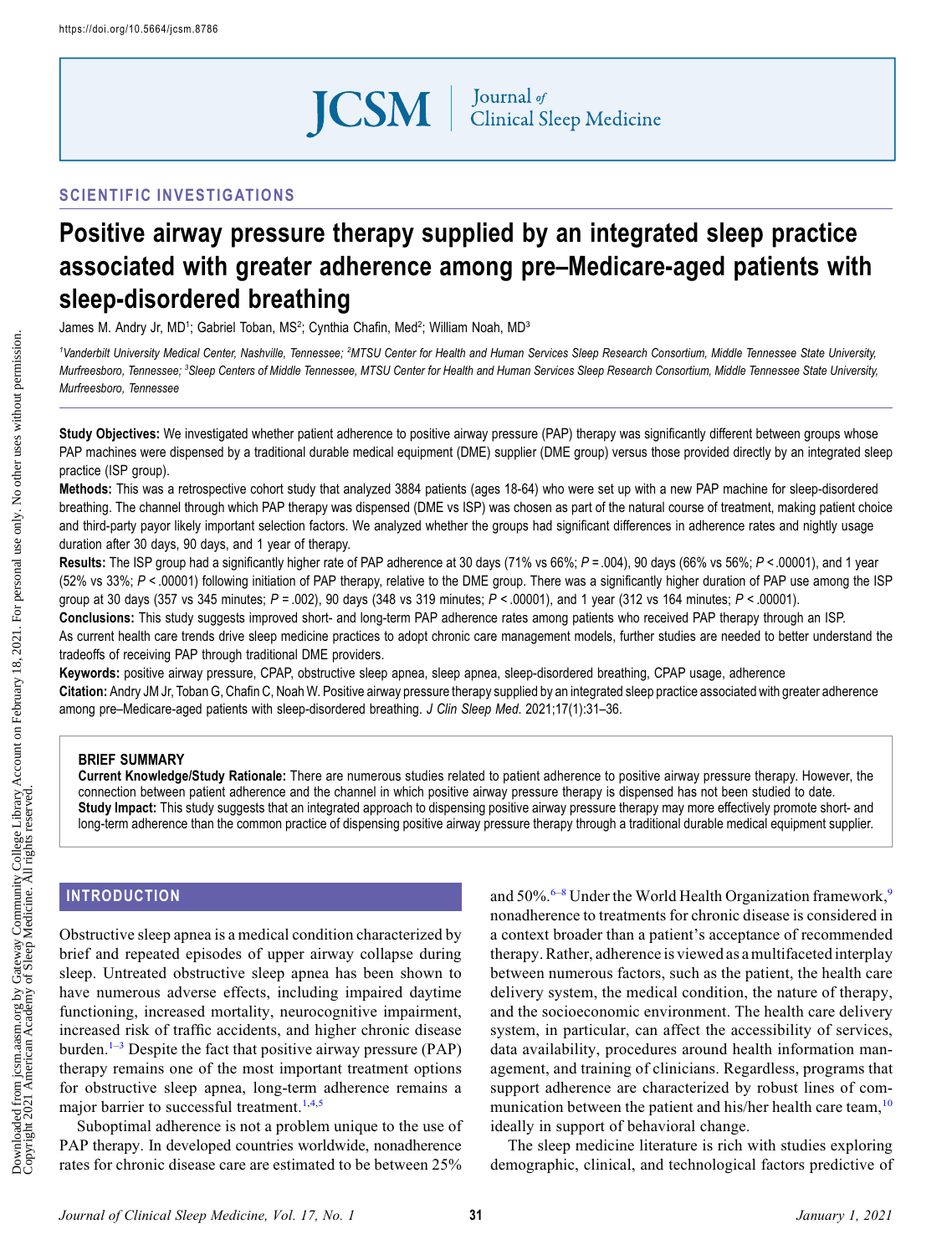adherence to PAP therapy. Such studies have most consistently suggested that PAP adherence has been associated with consistent PAP usage early in the course of treatment,  $11-16$  $11-16$  apnea-hypopnea index,  $16-18$  $16-18$  $16-18$  pretreatment sleepiness,  $11,16,17,19$  $11,16,17,19$  $11,16,17,19$  and perceived im-provement in sleepiness after treatment.<sup>[16](#page-4-0),[18,](#page-4-0)[20](#page-5-0)</sup> The correlation with other seemingly important factors, such as patient age, sex, race, and presence of side effects, has been less consistent.<sup>[5](#page-4-0)</sup> In addition to these factors, recent fascinating work has studied the impact that psychological constructs from the behav-ioral change literature<sup>[21](#page-5-0)–[26](#page-5-0)</sup> seem to play on continuous PAP adherence. $21,27,28$  $21,27,28$  $21,27,28$  One of the factors influencing health behaviors that has been underexplored inthe PAP adherence literature are the structural health system impediments<sup>26</sup> that limit the effectiveness of individuals' attempts at self-management. Under the traditional model of PAP fulfillment, a clinical provider writes a prescription for PAP therapy, while a durable medical equipment (DME) company supplies the machine. Because of the numerous entities involved in PAP care delivery, this division of labor has the potential to contribute to unintended effects such as fragmented communication and heterogeneous troubleshooting procedures. This may lead not only to an additional barrier but also to lost opportunity to educate about the associated health risks and facilitate adherence. Furthermore, the cognitive link between PAP device usage and health outcomes may become less apparent to the patient when much of the PAP instruction is provided outside of a medical practice. Often, the prescribing provider can be left out of the troubleshooting process altogether before a patient has made the decision to discontinue therapy. This may be problematic, given some evidence that an existing relationship with a sleep specialist prior to diagnosis of sleep-disordered breathing (SDB) is associated with higher PAP adherence.<sup>[29](#page-5-0)</sup> Similarly, adherent patients tend to be more satisfied with the level of communication and education they have received from the providers and staff providing their sleep care.<sup>[30,31](#page-5-0)</sup> Practices may also be in a better position to address the common comorbid conditions that can affect PAP adherence. $32,33$  As such, sleep specialty clinics may be well equipped to deliver timely interventions to promote PAP adherence, provided they effectively leverage their interdisciplinary clinical team to address some of the common barriers to PAP adherence.

The purpose of this study was to explore differences in PAP adherence between patients receiving PAP therapy from a traditional DME provider and those patients receiving PAP therapy through an integrated sleep practice (ISP). We hypothesized superior PAP adherence among patients who receive PAP therapy directly from an ISP, relative to those receiving PAP therapy from a DME supplier.

### METHODS

This study was approved by the Institutional Review Board at Middle Tennessee State University.

#### Study population

This retrospective cohort study followed patients who received their sleep care from Sleep Centers of Middle Tennessee, a community-based sleep practice serving approximately 20,000 patients per year. Providers and staff at Sleep Centers of Middle Tennessee are provided specific training to support patients using principles of evidence-based behavioral sleep medicine.<sup>[27](#page-5-0),[34,35](#page-5-0)</sup> The training was designed to be applied by the provider at initial evaluation and follow-up visits, by the polysomnographic technologist at sleep studies, and by DME staff during the initial PAP set-up visit.

We collected PAP adherence and demographic data from patients who initiated PAP therapy between January 1998 and June 2018. As such, those patients diagnosed with SDB but who pursued an alternative treatment modality or were lost to follow-up prior to receiving PAP therapy were not included. For a best attempt at including only the continuous PAP–naive population, patients with more than 1 continuous PAP provider over this 20-year interval were excluded from the final analysis. In addition, patients who started PAP therapy multiple times with the same DME provider had only data from the first trial analyzed. To exclude age confounders introduced by anti– self-referral (ie, Stark) regulations, patients 65 years of age or older at the time of PAP therapy initiation were excluded from the final analysis. Patients younger than 18 years of age or missing demographic characteristics were also excluded. Finally, to ensure that data were reliably transmitted via cellular modem, we included only patients from a subset of 4 DME companies that started treatment with PAP after 1 January 2012. After this date, these DME providers agreed to keep wireless modems turned on indefinitely.

#### Procedures

All patients included in the study, regardless of the experimental group, had initial sleep clinic visits with the same providers from the same sleep practice. Both groups of patients received the same patient educational content during this visit. The procedures surrounding technical administration, interpretation, and results communication of diagnostic studies were also the same for each group of patients.

Upon receiving a diagnosis of SDB, patients were allowed to choose their DME provider, based on insurance compatibility and personal preference. Patients received their PAP supplies from either the ISP (ISP group) or 1 of 4 participating DME suppliers (DME group) who agreed to leave the wireless modem activated indefinitely. For patients initiating PAP therapy in the ISP group, DME staff were trained to elicit expectations and anticipated problems with continuous PAP therapy, then to counsel and educate patients with the principles of moti-vational enhancement in mind.<sup>[34](#page-5-0)</sup> Participating DME providers were also provided with a written copy of the practice's PAP initiation protocols.

The protocol for scheduling follow-up visits was the same for patients from each group, regardless of the DME provider. In general, the interval for each follow-up visit was guided by the participants' success with PAP adherence. Patients were asked to return for short-term follow-up (ie, 3 months or less) until they achieved an average usage of at least 6 hours per night. Once a patient achieved an average of at least 6 hours of nightly adherence, they were scheduled for yearly follow-up.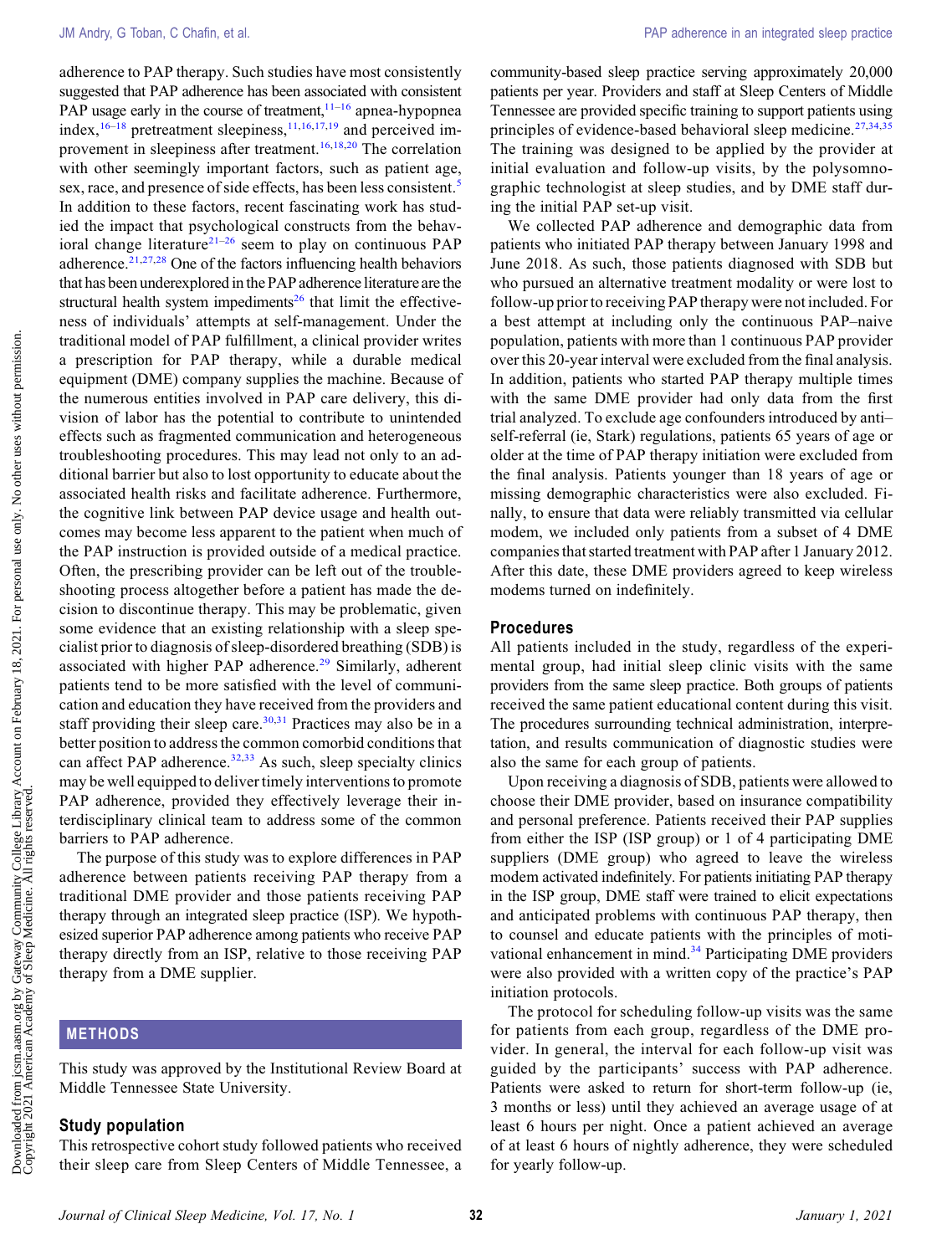#### Statistical analysis

Adherence rates for each of the groups were calculated at 30 days, 90 days, and 1 year after the initiation of PAP therapy. An individual patient was classified as being adherent during each of these intervals if he/she had at least 4 hours of PAP usage for at least 70% over the respective interval. For example, a patient would be classified as adherent at 90 days if he/she used PAP for at least 4 hours on at least 63 of the first 90 days of use. Adherence rates between the experimental groups were compared with chi-square test at each of these intervals.

Average nightly durations of PAP use at 30 days, 90 days, and 1 year were also compared between groups. Each patient's PAP usage was averaged over the respective time interval. Given nonparametric distribution of the mean nightly usage for each group, the duration of PAP usage was compared between groups with a 1-sided Mann-Whitney  $U$  test.

#### RESULTS

#### Study participants

Between January 1998 and June 2018, there were 15,853 patients in the original dataset who initiated PAP therapy for SDB. Of these, 967 patients were excluded because they had a PAP machine dispensed from both the ISP and a traditional DME company over this time period, leaving 7,448 participants in the ISP group and 6,471 participants in the DME group. After excluding patients who were started on PAP therapy outside of the target date range, 2,257 participants remained in the ISP group while 3,009 participants remained in the DME group. Patients without demographic data (235 excluded from ISP, 240 excluded from DME) and outside of the age interval of 18–64 years (189 excluded from ISP, 714 excluded from DME) were excluded. Of the 2,055 patients remaining in the DME group, 2,001 patients chose 1 of the 4 participating DME companies that agreed to keep the modems on indefinitely. Available characteristics from each of these final groups are shown in Table 1.

#### Rate of PAP adherence

As stated above, patients were classified as adherent if PAP therapy was used for at least 4 hours on at least 70% of days over 30-day, 90-day, and 1-year intervals. [Table 2](#page-3-0) shows the adherence rates for each of these groups at these intervals. Of the 2,001 patients included in the DME group, 1,327 patients (66%) were adherent at 30 days, 1,116 patients (56%) were adherent at 90 days, and 665 patients (33%) were adherent at 1 year. Of the 1,833 patients included in the ISP group, 1,296 patients (71%) were adherent at 30 days, 1,212 patients were adherent at 90 days (66%), and 961 patients (52%) were adherent at 1 year. Chi-square analysis showed that the ISP group had a significantly higher rate of adherence at 30 days ( $P = .004$ ), 90 days ( $P < .00001$ ), and 1 year ( $P < .00001$ ). Because of the significantly higher rate of Whites and lower rate of Blacks in the ISP group, the differences between experimental groups were also analyzed between these subgroups. The results of this subgroup analysis are displayed in [Table 2](#page-3-0).

#### Table 1—Baseline group characteristics.

| <b>Characteristic</b>           | <b>ISP Group</b> | <b>DME Group</b> | P       |
|---------------------------------|------------------|------------------|---------|
| Male, %                         | 64.7             | 60.1             | $.003*$ |
| Mean age, years                 | 46.7             | 47.4             | $.04*$  |
| White, %                        | 84.5             | 80.5             | $.001*$ |
| Black, %                        | 8.1              | 10.8             | $.004*$ |
| Other race/refused to report, % | 7.4              | 8.6              | .16     |
| Maintained on CPAP, %           | 92.5             | 92.8             | .78     |
| Maintained on BPAP, %           | 6.2              | 5.6              | .45     |

\*Statistically significant at P < .05. BPAP = bilevel positive airway pressure; CPAP = continuous positive airway pressure; DME = durable medical equipment; ISP = integrated sleep practice.

#### Nightly duration of PAP usage

To determine whether there was a longer duration of PAP usage among patients in the ISP group, each participant's nightly usage was averaged over the respective 30 days, 90 days, and 1 year following PAP initiation. Of the 3,884 patients included in the final analysis, all patients had evidence of at least some PAP usage. The median durations of average nightly usage among the DME group at 30 days, 90 days, and 1 year were 345 minutes, 319 minutes, and 164 minutes, respectively. Median durations of average nightly usage among the ISP group at 30 days, 90 days, and 1 year were 357 minutes, 348 minutes, and 312 minutes, respectively. To test our hypothesis that the ISP group had superior usage duration among its participants, 1-sided Mann-Whitney  $U$  test showed significant differences between groups at 30 days ( $P = .002$ ), 90 days  $(P < .00001)$ , and 1 year  $(P < .00001)$ . Comparisons between race subgroups are displayed in [Table 3](#page-3-0).

## **DISCUSSION**

The purpose of this study was to explore differences in PAP adherence between patients receiving PAP therapy from a traditional DME provider and those receiving PAP therapy through an ISP. To evaluate aggregated adherence differences, we first compared the proportion of adherent patients between each group. Our findings suggest superior PAP adherence rates in the ISP group, both in the short term (30 days, 90 days) and the long term (1 year). This difference remained significant when comparing the White subgroups. For the Black subgroup, this difference in adherence rate between ISP and DME groups was significant only at 1 year. In addition to superior rates of patient adherence, the average nightly usage was also found to be superior between experimental groups at all time points. This difference remained significant among all time points in the White subgroup and at 1 year in the Black subgroup. The long-term adherence rate of 52% in the ISP group was comparable to rates published previously,  $11,30$  $11,30$  $11,30$  while average nightly use of 5.2 hours in the ISP group was slightly better than averages previously published $11,36$  $11,36$ 

Some may have noted differences in adherence rate between Black and White subgroups. These differences were found to be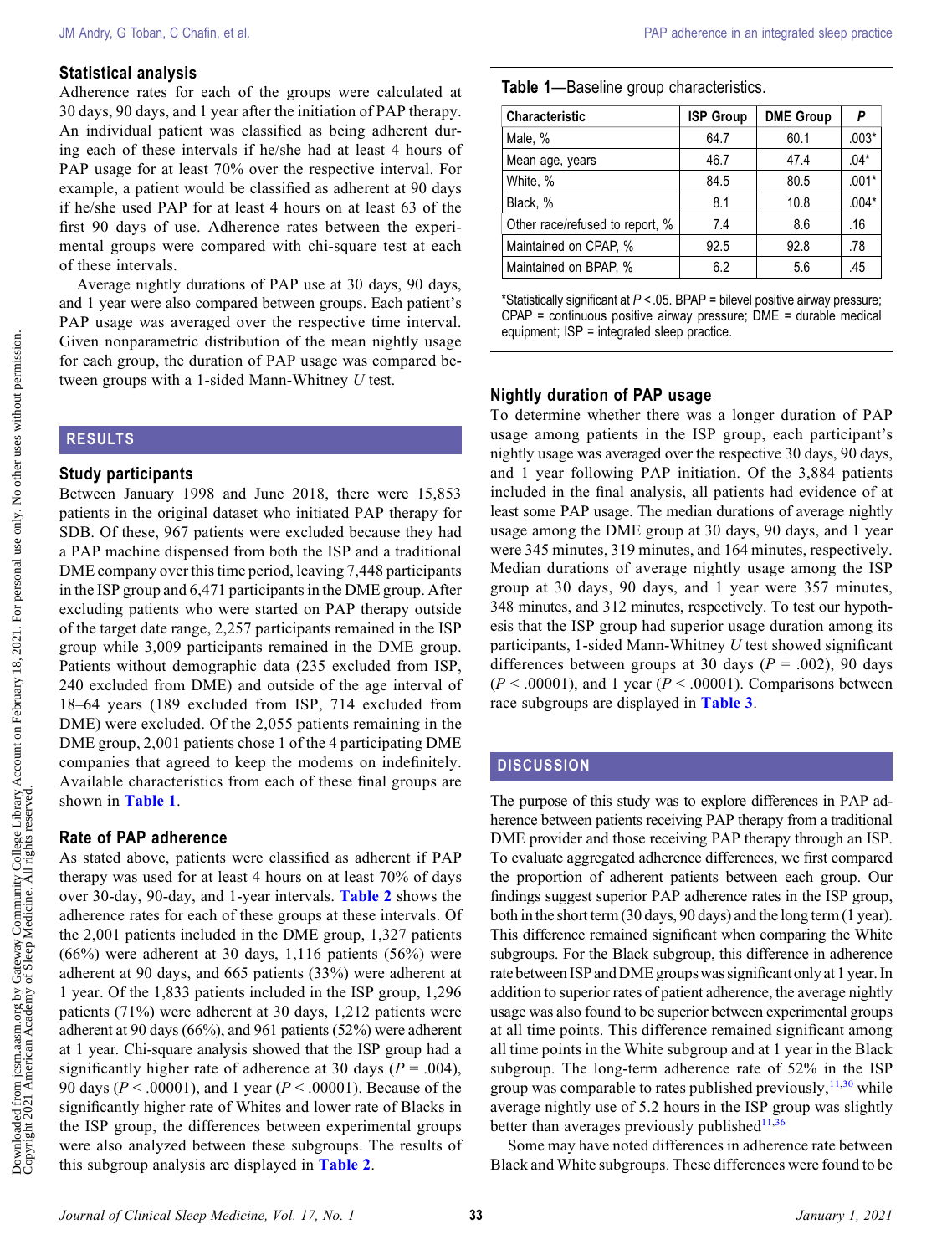<span id="page-3-0"></span>Table 2—Number of patients adherent (adherence rate) at key time intervals: ISP vs DME groups.

|          | <b>ISP Group</b> | <b>DME Group</b> | P           |
|----------|------------------|------------------|-------------|
| White, n | 1549             | 1611             |             |
| 30 days  | 1113 (73)        | 1107 (69)        | $.006*$     |
| 90 days  | 1059 (68)        | 940 (58)         | $< 00001*$  |
| 1 year   | 841 (54)         | 577 (36)         | $< 0.0001*$ |
| Black, n | 148              | 217              |             |
| 30 days  | 80 (54)          | 123 (57)         | .62         |
| 90 days  | 70 (47)          | 99 (46)          | .75         |
| 1 year   | 53 (35)          | 50(23)           | $.008*$     |
| Total, n | 1833             | 2001             |             |
| 30 days  | 1296 (71)        | 1327 (66)        | $.004*$     |
| 90 days  | 1212 (66)        | 1116 (56)        | $< 00001*$  |
| 1 year   | 961 (52)         | 665 (33)         | $< 0.0001*$ |

Values are n (%) unless otherwise indicated. For each group, patients were classified as being adherent if they achieved at least 4 hours of PAP use on at least 70% of nights over the respective time interval. P values were calculated with chi-square test. \*Statistically significant at  $P < 05$ . DME = durable medical equipment; ISP = integrated sleep practice; PAP = positive airway pressure.

|         | <b>ISP Group</b> | <b>DME Group</b> | P           |
|---------|------------------|------------------|-------------|
| White   |                  |                  |             |
| 30 days | 366 ( $\pm$ 123) | 353 ( $\pm$ 125) | $.004*$     |
| 90 days | 358 ( $\pm$ 132) | 327 ( $\pm$ 133) | $< 0.0001*$ |
| 1 year  | 322 ( $\pm$ 157) | 184 $(\pm 163)$  | $< 0.0001*$ |
| Black   |                  |                  |             |
| 30 days | 311 ( $\pm$ 125) | 298 $(\pm 117)$  | .62         |
| 90 days | 284 ( $\pm$ 136) | 279 (± 128)      | .39         |
| 1 year  | 233 ( $\pm$ 150) | 122 $(\pm 143)$  | $.001*$     |
| Total   |                  |                  |             |
| 30 days | 357 ( $\pm$ 125) | 345 ( $\pm$ 126) | $.002*$     |
| 90 days | 348 ( $\pm$ 134) | 319 ( $\pm$ 134) | $< 0.0001*$ |
| 1 year  | 312 ( $\pm$ 157) | 164 $(\pm 160)$  | $< 0.0001*$ |

Table 3—Median average nightly use of individuals still using PAP at key time intervals: ISP vs DME groups.

Each patient's nightly duration of use was averaged over the respective intervals. The usage durations reported in the table describe the median (± SD) of each group's average nightly use, in minutes. P values were calculated with 1-sided Mann-Whitney U test. \*Statistically significant at P <.05. DME = durable medical equipment; ISP = integrated sleep practice; PAP = positive airway pressure.

significant at all time points (1 month, 3 months, and 1 year) within both the ISP group and the DME group. Although this issue was not addressed in the initial set of hypotheses, we felt this was an important finding that should be added to the current body of literature.<sup>[30](#page-5-0),[36](#page-5-0)–[39](#page-5-0)</sup> There are likely multiple contributing factors through which race contributes to lower adherence rates, including shorter sleep duration $40$  and differences in cultural attitudes about sleep. $41$  It is also likely a proxy for other important latent variables such as socioeconomic status, which has also been shown to influence PAP adherence.<sup>[30](#page-5-0),[38,42](#page-5-0)</sup> While monitoring these practice metrics in the future, we hope future work can uncover effective strategies for addressing these important mediating factors.

Many clinicians working in sleep medicine have experienced the suboptimal communication patterns and patient confusion related to fragmented care when dispensing PAP therapy through the heterogeneous landscape of traditional DME providers. As a result, some clinicians may find improved rates of adherence with integrated PAP care to be intuitive. Although interaction between PAP initiation and DME providers has not been well studied, we hypothesize that such integration has the potential to improve communication between the patient and his/her interdisciplinary team, a factor known to be important in promoting adherence to many interventions.<sup>[10](#page-4-0)</sup> Second, an integrated care model fundamentally improves the degree of standardization over the people and processes required to initiate PAP therapy. As such, implementation and monitoring of new processes based on best-available evidence become more feasible. For example, over the period studied, the practice's PAP initiation protocol was provided to participating DME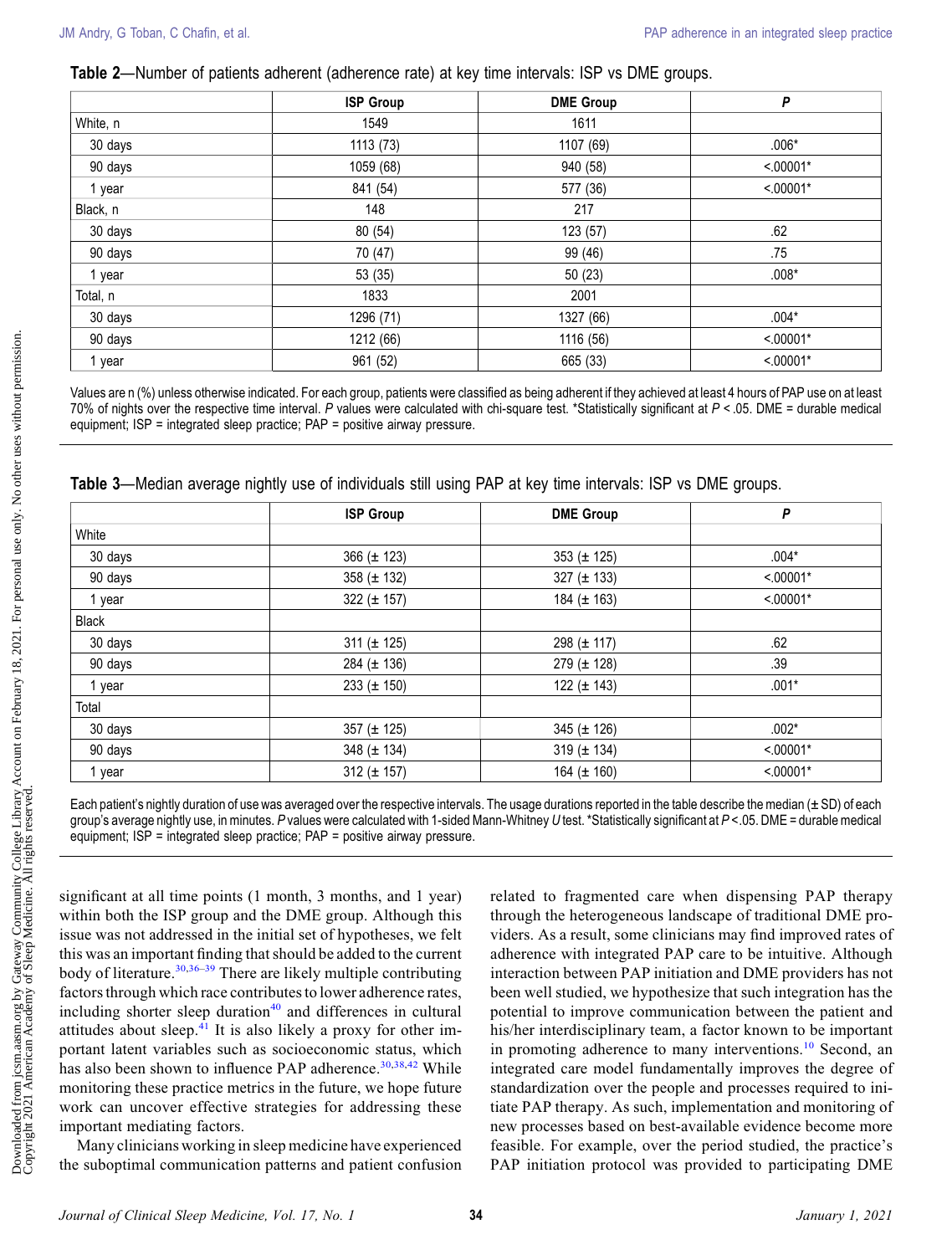<span id="page-4-0"></span>companies, but we were only able to confirm that the protocol was followed by those patients who chose the ISP as a PAP provider. Although some may see this as a limitation in the study design, we believe that such standardization could be an explanatory factor for the demonstrated differences in adherence rate. It is worth noting that, although the PAP initiation protocol was a practical application of evidence-based principles designed to improve attitudes and beliefs about treatment, it did not go through the rigor of formal validation.

Restrictions surrounding age of participant enrollment was another major study constraint. Because our study involved patient referral to the practice's internal DME company, federal laws prohibiting physician self-referral $43$  (commonly known as the Stark law) precluded inclusion of Medicare patients into the ISP group. To avoid introducing age as a confounding factor between groups, patients eligible for Medicare on the basis of age were excluded from the study altogether, potentially limiting the generalizability to a typical sleep medicine clinic population.

This study has several other important limitations to keep in mind. First, as is often the case with retrospective cohort studies, there were statistically significant demographic imbalances between groups that may have biased the results. Also, given the disparate adherence and clinical datasets, we were unable to explore other important confounding factors, such as socioeconomic status, SDB severity, specific SDB diagnosis, and baseline sleepiness. Admittedly, our methods to include only PAP-naive patients were imperfect because patients who previously attempted PAP therapy outside of our region's DME providers (including the ISP) could not be reliably excluded from our final analysis. However, we do not believe that there were systematic differences that would have introduced higher rates of previously PAP-intolerant individuals into either experimental group. Although only a subset of the above confounding factors have consistently proven to influence adherence,  $5,16,17,19,30,36-38$  $5,16,17,19,30,36-38$  $5,16,17,19,30,36-38$  $5,16,17,19,30,36-38$  future work should continue to focus on controlling for these important factors. Finally, along the same lines, a truly patient-centric study would have been able to explore differences in other important outcomes, such as improvements in sleepiness or neurocognitive symptoms. However, in light of previous evidence showing a linear dose–response between the duration of PAP usage and these outcomes,  $30,36,44,45$  $30,36,44,45$  $30,36,44,45$  the metrics available to us may provide a useful proxy to guide future patient-centered outcome studies.

Despite these limitations, the study explored a pervasive issue, affecting both academic and community-based sleep practices. The interactions between the traditional DME providers and PAP adherence have been underexplored in the peer-reviewed literature. The large difference in long-term (1-year) adherence rates between groups, in particular, warrants further exploration into the role that the heterogeneous landscape of traditional DME providers plays in long-term PAP adherence. As current health care trends drive sleep medicine practices to adopt remote monitoring and chronic care management models, further studies are needed to better understand the tradeoffs of receiving PAP therapy through traditional DME providers.

## ABBREVIATIONS

DME, durable medical equipment ISP, integrated sleep practice PAP, positive airway pressure SDB, sleep-disordered breathing

#### **REFERENCES**

- 1. Chai-Coetzer CL, Luo Y-M, Antic NA, et al. Predictors of long-term adherence to continuous positive airway pressure therapy in patients with obstructive sleep apnea and cardiovascular disease in the SAVE study. Sleep. 2013;36(12): 1929–1937.
- 2. Marin JM, Carrizo SJ, Vicente E, Agusti AG. Long-term cardiovascular outcomes in men with obstructive sleep apnoea-hypopnoea with or without treatment with continuous positive airway pressure: an observational study. Lancet. 2005;365(9464):1046–1053.
- 3. McEvoy RD, Antic NA, Heeley E, et al.; SAVE Investigators and Coordinators. CPAP for prevention of cardiovascular events in obstructive sleep apnea. N Engl J Med. 2016;375(10):919–931.
- 4. Rotenberg BW, Murariu D, Pang KP. Trends in CPAP adherence over twenty years of data collection: a flattened curve. J Otolaryngol Head Neck Surg. 2016; 45(1):43.
- 5. Weaver TE, Grunstein RR. Adherence to continuous positive airway pressure therapy: the challenge to effective treatment. Proc Am Thorac Soc. 2008;5(2): 173–178.
- 6. Haynes RB, Montague P, Oliver T, McKibbon KA, Brouwers MC, Kanani R. Interventions for helping patients to follow prescriptions for medications. Cochrane Database Syst Rev. 2000;(2):CD000011.
- 7. Sackett DL, Haynes RB, Gibson ES, Taylor DW, Roberts RS, Johnson AL. Patient compliance with antihypertensive regimens. Patient Couns Health Educ. 1978;1(1):18–21.
- 8. DiMatteo MR. Variations in patients' adherence to medical recommendations: a quantitative review of 50 years of research. Med Care. 2004;42(3):200–209.
- 9. Sabaté E, Organization WH. Adherence to Long-Term Therapies: Evidence for Action. Geneva, Switzerland: World Health Organization; 2001.
- 10. Haskard Zolnierek KB, Dimatteo MR. Physician communication and patient adherence to treatment: a meta-analysis. Med Care. 2009;47(8):826–834.
- 11. Kribbs NB, Pack AI, Kline LR, et al. Objective measurement of patterns of nasal CPAP use by patients with obstructive sleep apnea. Am Rev Respir Dis. 1993; 147(4):887–895.
- 12. Budhiraja R, Parthasarathy S, Drake CL, et al. Early CPAP use identifies subsequent adherence to CPAP therapy. Sleep. 2007;30(3):320–324.
- 13. Weaver TE, Kribbs NB, Pack AI, et al. Night-to-night variability in CPAP use over the first three months of treatment. Sleep. 1997;20(4):278–283.
- 14. Aloia MS, Arnedt JT, Stanchina M, Millman RP. How early in treatment is PAP adherence established? Revisiting night-to-night variability. Behav Sleep Med. 2007;5(3):229–240.
- 15. Rosenthal L, Gerhardstein R, Lumley A, et al. CPAP therapy in patients with mild OSA: implementation and treatment outcome. Sleep Med. 2000;1(3):215–220.
- 16. McArdle N, Devereux G, Heidarnejad H, Engleman HM, Mackay TW, Douglas NJ. Long-term use of CPAP therapy for sleep apnea/hypopnea syndrome. Am J Respir Crit Care Med. 1999;159(4 Pt 1):1108–1114.
- 17. Jacobsen AR, Eriksen F, Hansen RW, et al. Determinants for adherence to continuous positive airway pressure therapy in obstructive sleep apnea. PLoS One. 2017;12(12):e0189614.
- 18. Meurice JC, Dore P, Paquereau J, et al. Predictive factors of long-term compliance with nasal continuous positive airway pressure treatment in sleep apnea syndrome. Chest. 1994;105(2):429–433.
- 19. Pelletier-Fleury N, Rakotonanahary D, Fleury B. The age and other factors in the evaluation of compliance with nasal continuous positive airway pressure for obstructive sleep apnea syndrome: a Cox's proportional hazard analysis. Sleep Med. 2001;2(3):225–232.